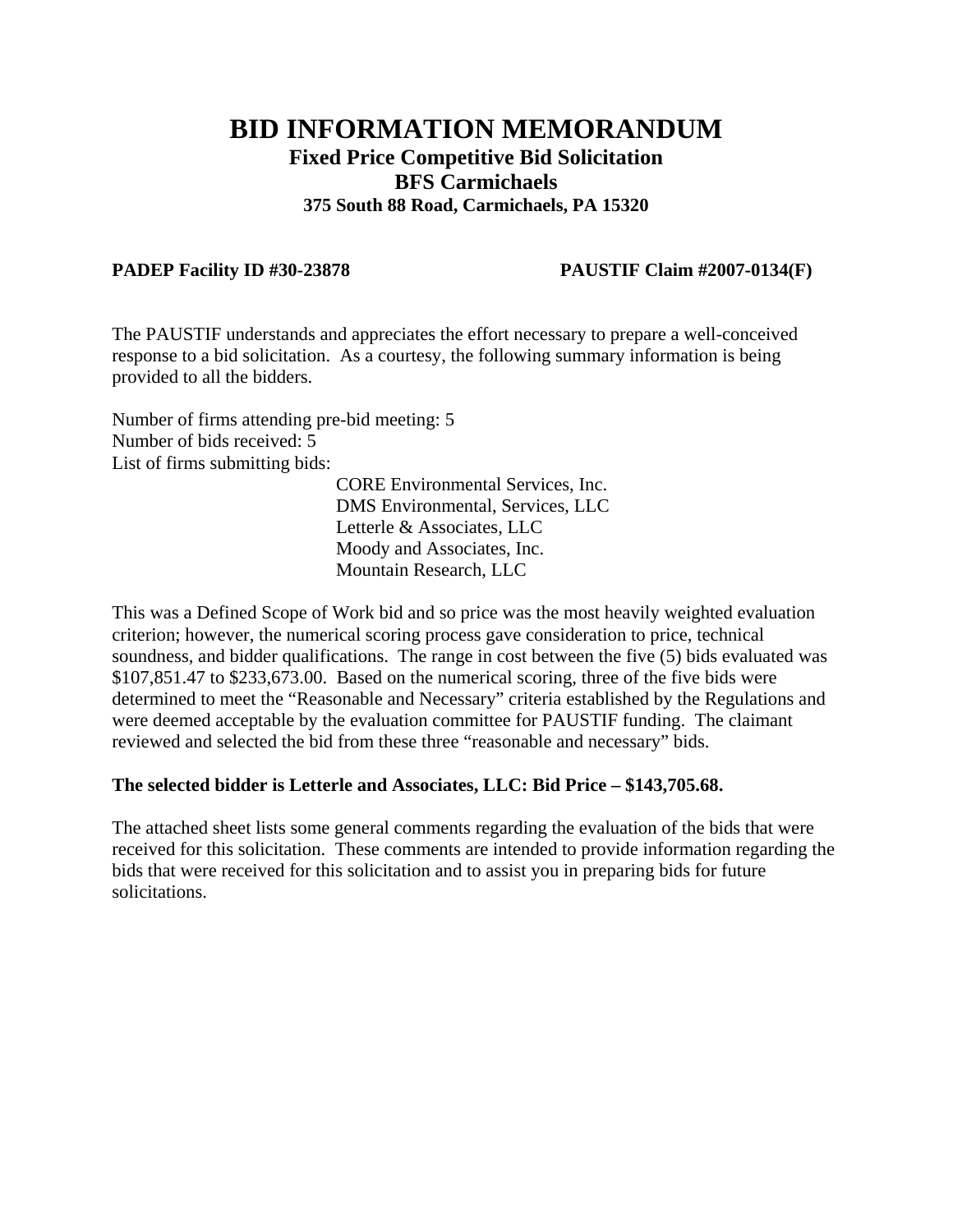- The RFB emphasized that each bidder should demonstrate its understanding of the scope of work and detail its task implementation, including any contingent or optional elements deemed necessary. Bid responses that simply referenced the RFB task descriptions or copied the RFB task descriptions largely verbatim failed to adequately demonstrate that the bidder had evaluated the RFB, and, as a result, received fewer technical soundness evaluation points.
- The RFB stated "*Bids must indicate the proposed soil boring locations on a site drawing along with rationale for the locations*." Bid responses that did not indicate specific proposed soil boring locations on a figure and describe the rationale for placement of the borings received fewer technical soundness evaluation points.
- The RFB stated "*Bidders should be mindful that the risk assessment (Milestone H) for the utility and construction workers in the road right-of-way will require an estimate of soil contaminant levels along the road*." Bid responses that did not propose soil sampling proximate to the road right-of-way for use in estimating utility worker exposure risk received fewer technical soundness evaluation points.
- The RFB requested that "*bids describe the methods to be used to investigate and locate below-grade utilities so that this work can be accomplished safely and without risking damage to any below-grade utilities and remediation system infrastructure*." Bid responses that did not respond to this request received fewer technical soundness evaluation points.
- The following answer was circulated to all potential bidders in response to a question posed at the mandatory pre-bid site meeting: "*Bidders should assume that over-drilling of existing well casings and removal of existing filter pack material will be required prior to well sealing*." Proposals that failed to indicate well abandonment will include over drilling of existing well casings received fewer technical soundness evaluation points.
- Under Milestone E2, Constant-Rate & Vacuum-Enhanced Pumping Test, the RFB stated: "*In its proposal, each bidder shall specify which of the existing monitoring and remediation wells are to be used as observation wells during the pumping test and indicate the distances to the test well*." Proposals that failed to provide this information received fewer technical soundness evaluation points.
- Bids that did not provide details on the proposed methodology for reducing and evaluating pump test data received fewer technical soundness evaluation points.
- The Milestone F, the Soil Vapor Extraction Pilot Study, the RFB stated: "*The pilot testing blower shall have a minimum vacuum generation / operational capacity of 100*